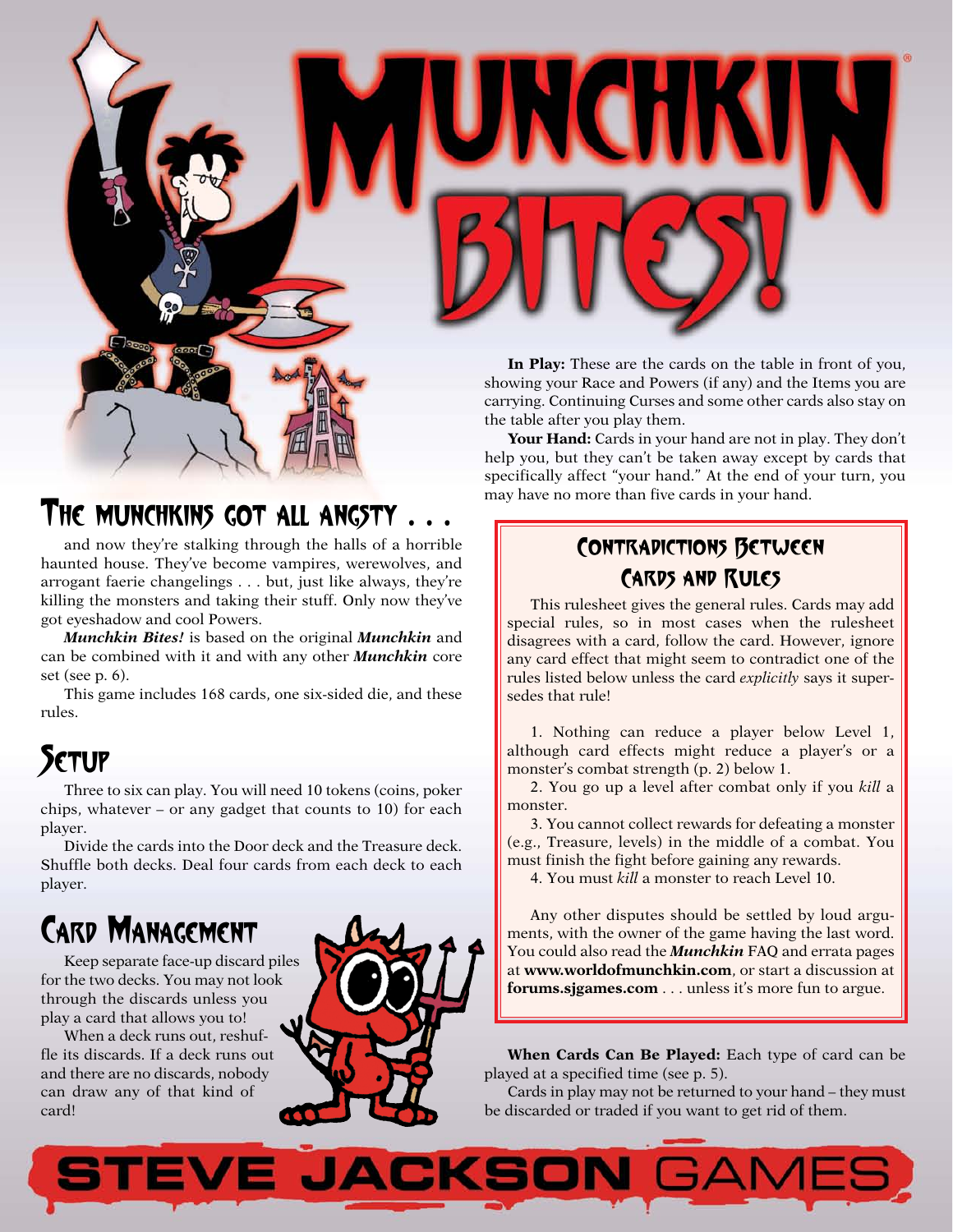# CHARACTER CREATION

Everyone starts as a Level 1 human with no Powers and no Class. (You'd think we'd be tired of that joke by now.)

Look at your initial eight cards. If you have any Race cards or Power cards of Rank 1, you may (if you like) play one of each type by placing it in front of you. If you have any usable Items (p. 4) or Minion cards, you may play them by placing them in front of you. If you have any doubt about whether you should play a card, you could read below, or you could just charge ahead and do it.

## STARTING AND FINISHING THE GAME

Decide who goes first in any way you can agree on. (Snicker.)

Play proceeds in turns, each with several phases (see below). When the first player finishes his turn, the player to his left takes a turn, and so on.

The first player to reach Level 10 wins . . . but you must reach Level 10 by killing a monster, unless a card *specifically* allows you to win outside of combat.

# TURN PHASES

At the start of your turn, you may play cards, switch items from "in use" to "carried" or vice versa, trade items with other players, and sell items for levels. When your cards are arranged the way you want, go to phase 1.

**(1) Kick Open The Door:** Draw one card from the Door deck and turn it face up.

If it's a monster, you must fight it. See **Combat**. Resolve the combat completely before you go on. If you kill it, go up a level (or *two*, for some especially nasty monsters!) and take the appropriate number of Treasures..

If the card is a curse or a trap – see **Curses and Traps**, p. 5 – it applies to you immediately (if it can) and is discarded.

If you draw any other card, you may either put it in your hand or play it immediately.

**(2) Look For Trouble:** If you did NOT draw a monster when you first opened the door, you now have the option of playing a monster (if you have one) **from your hand** and fighting it, just as if you had found it when you kicked open the door. Don't play a monster you can't handle, unless you're sure you can count on getting help!

**(3) Loot The Room:** If you did not find a monster by kicking open the door and you did not Look For Trouble, you loot the room . . . draw a second card from the **Door** deck, face **down**, and place it in your hand.

If you met a monster but ran away, you don't get to loot the room.

**(4) Charity:** If you have more than five cards in your hand, you must *play* enough of them to get down to five, or *give* the excess to the player with the lowest Level. If players are tied for lowest, divide the cards as evenly as possible, but it's up to you who gets the bigger set(s) of leftovers. If YOU are the lowest or tied for lowest, just discard the excess.

It is now the next player's turn.

## **COMBAT**

To fight a monster, compare its **combat strength** to yours. Combat strength is the total of Level plus all modifiers – positive or negative – given by items and other cards. If the monster's combat strength is equal to yours, or greater, you **lose the combat** and must Run Away – see below. If your combat strength totals more than the monster's, you **kill it** and go up a level (two for some big monsters). You'll also get the number

of Treasures shown on its card.

Sometimes a card will let you get rid of the monster without killing it. This is still "winning," but you don't get a level. Sometimes, depending on the card, you might not get the treasure, either.

Some monster cards have special powers that affect combat – a bonus against one Race, for instance. Be sure to check these.

One-shot items, such as potions, may be played directly from your hand during combat. You can also use one-shot items that you already had in play. One-shot items say "Usable once only." Discard these cards after the combat, whether you win or lose.

Some Door cards may also be played into a combat, such as monster enhancers (see p. 5).

While you are in combat, you cannot sell, steal, equip, unequip, or trade items, or play items (except for one-

shots) from your hand. Once you expose a monster card, you must resolve the fight with your equipment as it stands, plus any one-shot items you choose to play.

Discard the monster card, including any enhancers and one-shot items played, and draw treasure (see below). But note: someone may play a hostile card on you, or use a special power, just as you think you have won. When you kill a monster, you must wait a reasonable time, defined as about 2.6 seconds, for anyone else to speak up. After that, you have really killed the monster, and you really get the level(s) and treasure, though they can still whine and argue.

### Fighting Multiple Monsters

Some cards (notably Wandering Monster) and some special monsters (see **Bats**, p. 6) allow your rivals to send other monsters to join the fight. You must defeat their **combined** combat strengths. Any special abilities, such as fighting with your Level only, apply to the entire fight. If you have the right cards, you can eliminate one monster from the combat and fight the other(s) normally, but you cannot choose to fight one and run from the other(s). If you eliminate one with a card, but then run from the other(s), you don't get *any* Treasure!

### Asking For Help

If you cannot win a combat on your own, you may ask any other player to help you. If he refuses, you may ask another

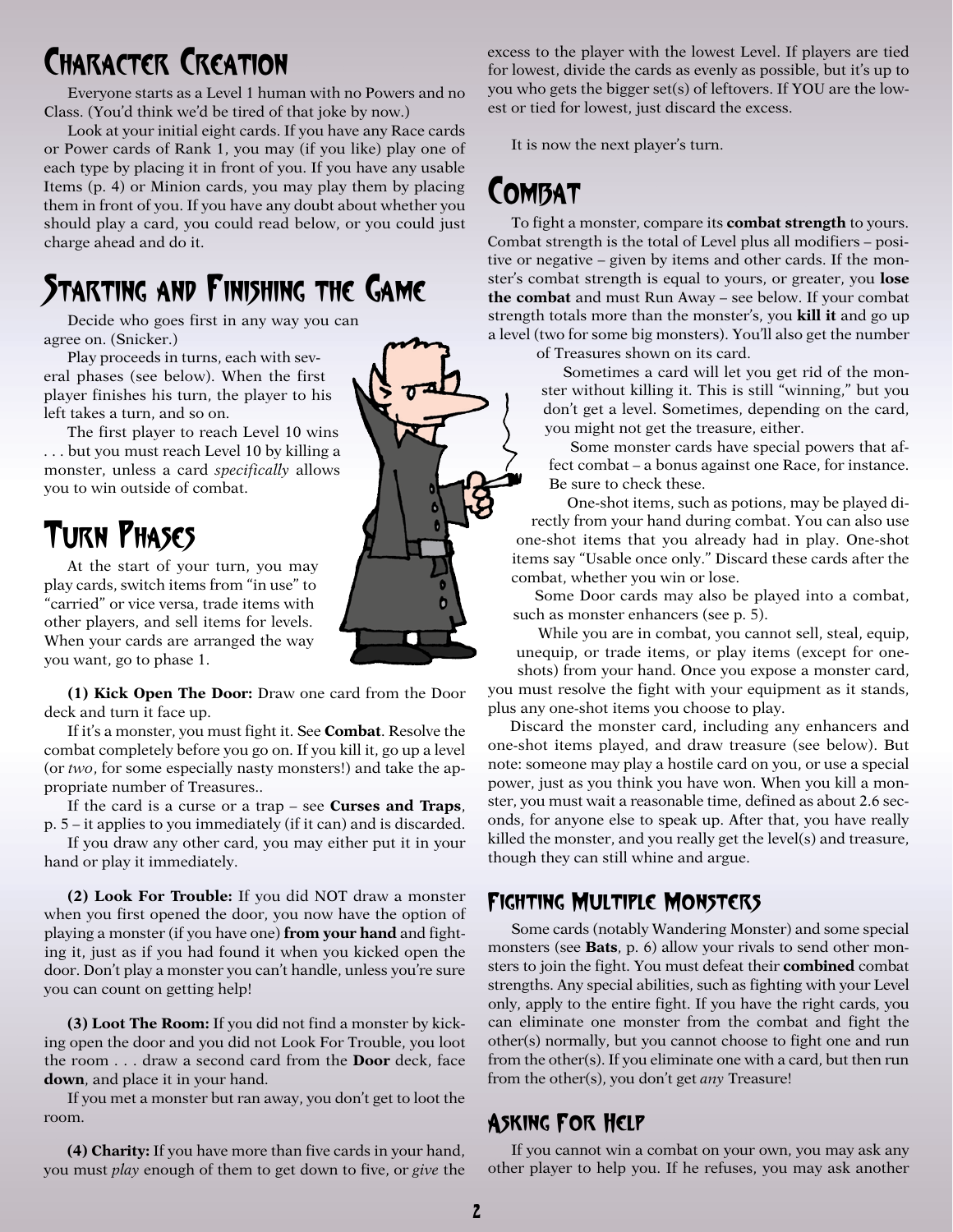player, and so on, until they all turn you down or someone helps. Only one player can help you, adding his combat strength to yours. Anyone can play cards to affect your combat, however!

You can bribe someone to help. In fact, you'll probably have to. You may offer your helper any Item(s) you are currently carrying, or any number of the Treasure cards the monster has. If you offer him part of the monster's treasure, you must agree whether he picks first, or you pick first, or whatever.

The special abilities or vulnerabilities of the monster also apply to your helper, and vice versa. For instance, if you are not a Changeling, but a Changeling helps you, the **Banshee** will be at a -4 against you. But if you are facing the **Sunbeam** and a Vampire helps you, the foe's level is increased by 4 (unless you, too, are a Vampire and the foe's level has *already* been increased . . . don't increase it twice).

If someone successfully helps you, the monster is slain. Discard it, draw treasure face **up** (see below), and follow any special instructions on the monster card. **You** go up a level for each slain monster. Your helper does **not** go up. **You** draw the Treasure cards, even if it was your helper's special ability that defeated the monster.

### Interfering With Combat

You can interfere with others' combats in several ways:

*Use a one-shot item.* You could help another player by casting a potion against his foe. Of course, you can "accidentally" hit your friend with the potion, and it will count against *him*.

*Play a card to modify a monster.* These cards (usually) make a monster stronger . . . and give it more treasure. You can play these either during your own combats or during someone else's combat.

*Play a Wandering Monster* along with a monster from your hand to join any combat.

*Curse or trap* them, if you have a Curse or Trap card.

### Running Away

If nobody will help you . . . or if somebody tries to help, and your fellow party members interfere so the two of you *still* cannot defeat it . . . you must run away.

If you run away, you don't get any levels or treasure. You don't even get to Loot the Room. And you don't always escape unharmed . . .

Roll the die. You only escape on a 5 or better. Some items or abilities make it easier or harder to run away. And some monsters are fast or slow, and give you a penalty or bonus to your roll.

If you escape, discard the monster. You get no treasure. There are usually no bad effects . . . but read the card. Some monsters hurt you even if you get away from them!

If the monster catches you, it does Bad Stuff to you, as described on its card. This may vary from losing an item, to losing one or more levels, to Death.

If two players are cooperating and still can't defeat the monster(s), they must both flee. They roll separately. The monster(s) CAN catch them both.

If you are fleeing from multiple monsters, you roll separately to escape each one, in any order you choose, and suffer Bad Stuff from each one that catches you as soon as it catches you.

Discard the monster(s).

### DEATH

If you die, you lose all your stuff. You keep your Race(s), Power(s), and Level (and any Curses that were affecting you when you died) – your new character will look just like your old one.

**Looting The Body:** Lay out your hand beside the cards you had in play. Starting with the one with the highest Level, each other player chooses one card . . . in case of ties in level, roll a die. If your corpse runs out of cards, tough. After everyone gets one card, the rest are discarded.

Dead characters cannot receive cards for any reason, not even Charity, and cannot level up.

When the next player begins his turn, your new character appears and can help others in combat . . . but you have no cards.

On your next turn, start by drawing four cards from each deck, face-down, and playing any legal Race, Power, or Item cards you want to, just as when you started the game. Then take your turn normally.

#### Treasure

When you defeat a monster, either by killing it or using a card to eliminate it, you get its Treasure. Each monster has a Treasure number on the bottom of its card. Draw that many treasures. Draw *face-down* if you killed the monster alone. Draw *face-up*, so the whole party can see what you got, if someone helped you.

> Treasure cards can be played as soon as you get them. Item cards can be placed in front of you. "Go Up a Level" cards can be used instantly. You may play a "Go Up a Level" card on any player at any time.

### Character Stats

Each character is basically a collection of weapons, armor, and magic items, with three stats: Level, Race, and Power. For instance, you might describe your character as "a 9th-level Vampire with **Celeterousness** and **Dominion**, **the**

**Dark Compact**, and the **Axe of Contrition**."

Your character's sex starts off the same as your own.

**Level:** This is a measure of how generally buff and studly you are. When the rules or cards refer to your Level, capitalized, they mean this number.

You gain a level when you kill a monster, or when a card says that you do. You can also sell items to buy levels (see **Items**).

You lose a level when a card says that you do. Your Level can never go below 1. However, your combat strength can be negative if you get cursed or hit with some other penalty.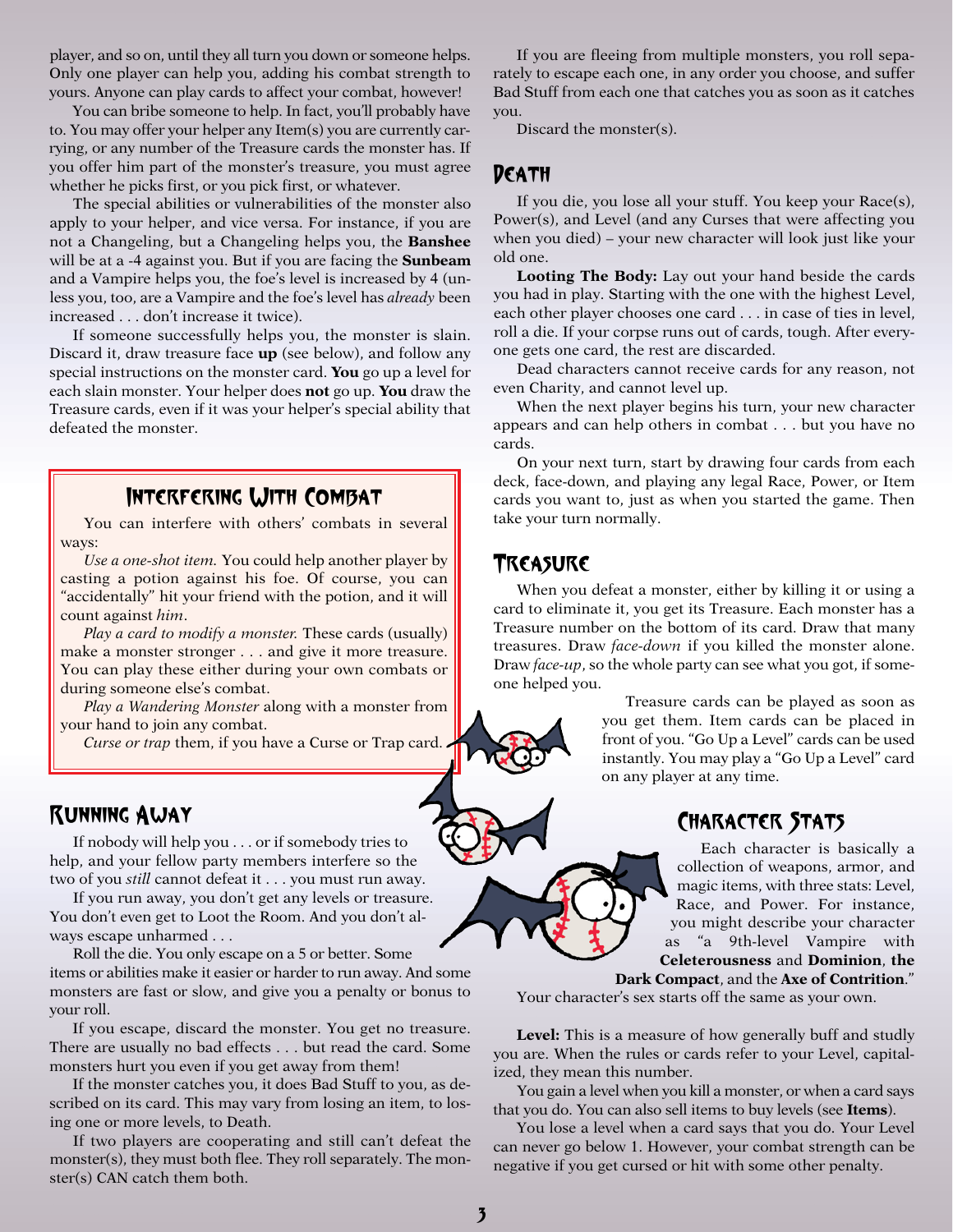### Example of Combat, With Numbers and Everything

**Jenn is a 4th-Level Werewolf with the Finger Claws (which gives her a +2 to her combat strength). She kicks open the door and finds Pumpkinhead, a Level 8 monster . . . but it's -2 against Werewolves,** *and* **it's Undead, so Jenn gets +4. Jenn's at a 10 (Level 4, +2 for the Finger Claws, +4 because it's Undead) and Pumpkinhead is at a 6 (Level 8, -2 because Jenn is a Werewolf), so Jenn is winning.**

*Jenn:* Anyone wanna interfere?

*K.C.:* Sure. Now he's Horrific, Steeped in Evil, Yet . . . *Jenn:* Just play the card.

**K.C. plays Horrific, Steeped in Evil, Yet Somewhat Pitiable, adding 10 to Pumpkinhead's combat strength. Now Jenn is losing, 16 to 10.**

*Jenn:* Curses!

*K.C.:* Want some help? *(K.C. is playing a Level 3 Human with the Sword of Beheading People Just Like In That Movie, so his combat strength is 7. Combined with Jenn's 10, they would have 17, enough to defeat Pumpkinhead's 16.)*

*Jenn:* No, I think I'd rather win this one alone. He's Horrific and all that, but he's also Fluffy, *and* I'm going to weep Virgin Tears on him.

**Jenn plays Fluffy, giving Pumpkinhead a -5, and plays Virgin Tears on herself for a +3.**

*Jenn:* That's +3 to me, and -5 to Pumpkinhead, so now I'm winning, 13 to 11. I'm killing Pumpkinhead unless someone else plans to mess with me. Anyone?

**No one says anything, so Jenn goes up a level and claims Pumpkinhead's treasures – two from the Pumpkinhead card, plus one extra because it was Horrific, Steeped in Evil, Yet Somewhat Pitiable (which adds 2) and Fluffy (which removes 1). And the game goes on . . .**

**Race:** Characters may be Vampires, Werewolves, or Changelings, with the appropriate Race card. If you have no Race card in front of you, you are a puny human.

Humans have no special abilities. Each other Race has different special abilities (see the cards). You gain the abilities of a Race the moment you play its card in front of you, and lose them as soon as you discard that card.

Some Race abilities are powered by discards. You may discard any of your cards, in play or in your hand, to power a special ability.

### Level Counters: It's Not Cheating, It's Using the Rules!

If you have an iPhone, iPod touch, iPad, or Android phone, you'll like our Level Counter smartphone app. Just search for "*Munchkin* level counter" or click the link at **levelcounter.sjgames.com**. Even better, it gives you personal *in-game advantages* to make your friends jealous!



You can discard a race card at any time, even in combat: "I don't wanna be a vampire anymore." When you discard a race card, you become human again.

You may not belong to more than one race at once unless you play the **Half-Breed** card. You may not have two copies of the same Race card in play.

**Powers:** There are 19 of these mystic abilities (and 21) cards, because Celeritousness and Rodomontade have two cards each). You gain the advantages the moment you play its card in front of you, and lose them as soon as you lose or discard that card.

Some are limited as to what race can or can't have them, in the same way that Items are. Each Power has a Rank of 1, 2, or 3. You may have any number of Powers as long as their total Rank does not exceed your Level.

Powers are treated like Races. You can't trade them to other players, but you may play a Power from your hand at any time you can legally use it. You may not play Powers that you cannot legally use. But you may discard Powers at any time and replace them with Powers from your hand.

If your Level goes down to less than the total Rank of your Powers, you must discard some Powers so that their total Rank is once again less than or equal to your Level.

(*Exception:* A Changeling keeps all his Powers even if his Level goes down. For example, suppose he was Level 7 and had a total of Rank 7 in Powers. If his Level went down by 1, he could keep all his Powers. But if something then happened to take away a Power, he could NOT build back up to 7 until he once again achieved Level 7.)

Duplicate Power cards give no extra effect.

When you die, you keep all the Powers you have in play, just as you keep your race.

Some Powers have obscure and convoluted names. This is to show how mysterious and intellectual we are. If you play this game, and wear a lot of black, you will be mysterious and ineffectual too.

Some Powers require discards. You may discard any card, in play or in your hand, to power a Power. Note that if you have NO cards in your hand, you cannot "discard your whole hand."

### A Munchkiny Note on the Vampire Power

You can only go up to Level 10 by killing something, and you cannot steal a level you cannot use. Therefore, a player at Level 9 cannot steal a level. This means that a Level 9 Vampire can't use his power to hurt another player. Good try, though!

## **ITEMS**

Each Item card has a name, a power, a size, and a value in Gold Pieces.

An Item card in your hand does not count until you play it; at that point, it is "carried." You may carry any number of small items, but only one Big one. (Any item not designated Big is considered Small.) You may not simply discard one Big item to play another; you must sell it, trade it, lose it to a Curse or Bad Stuff, or discard it to power a Power or Race ability.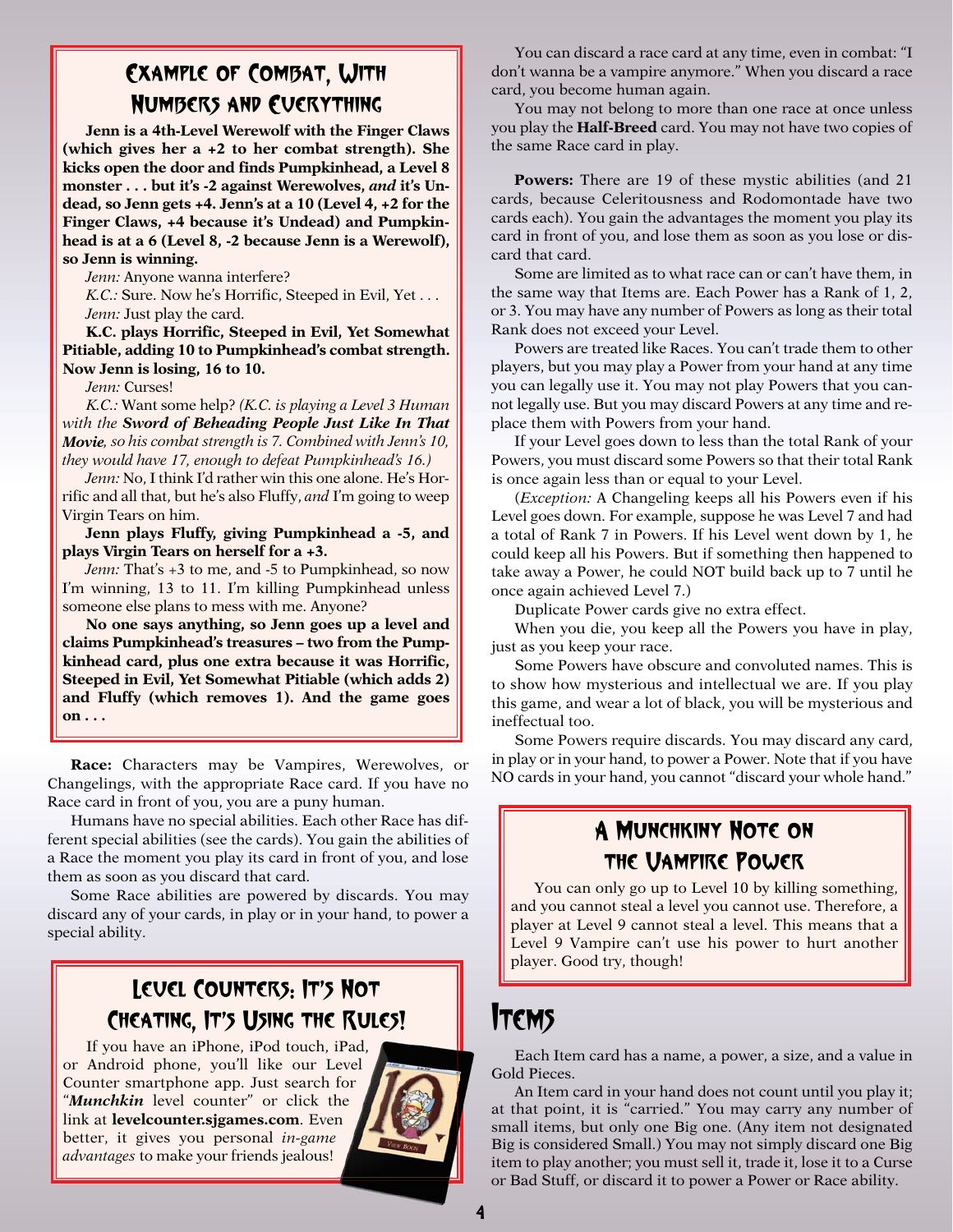Anyone can carry any item, but some Items have use restrictions: for instance, the **Coffin** can only be used by a Vampire. Its bonus only counts for someone who is, at the moment, a Vampire.

Likewise, you may also use only one headgear, one suit of armor, one pair of footgear, and two "1 Hand" items (or one "2 Hands" item) . . . unless you have a card that lets you ignore these limits. If you are carrying two Headgear cards, for instance, only one of them can help you.

You should indicate Items that can't help you, or extras not being worn, by turning the cards sideways. You may NOT change your used and carried items during a combat or while running away. You cannot discard Item cards "just because." You may *sell* Items for a level, or *give* an item to another player who wants it. You may discard to power certain Powers and Race abilities. And a Curse may force you to get rid of something!

**Trading:** You may trade Items (but not other cards) with other players. You may only trade Items from the table – not from your hand. You may trade at any time except when you're in combat – in fact, the best time to trade is when it's not your turn. Any item you receive in a trade must go into play; you can't sell it until it's your turn.

You may also give items away without a trade, to bribe other players – "I'll give you the Schadenfreudian Slip if you *won't* help Bob fight the Thesaurus!".

You may show your hand to others. Like we could stop you. **Selling Items for Levels:** During your turn, you may discard items worth at least 1,000 Gold Pieces and immediately go up one level. If you discard (for instance) 1,100 Gold Pieces worth, you don't get change. But if you can manage 2,000 worth, you can go up two levels at once, and so on. You may sell items from your hand as well as those you are carrying. You may *not* sell items to go to Level 10.

#### **MINIONS**

If you draw a Minion, either face up or face down, you may play him immediately or keep him in your hand for later. You may play him at any time, even in combat, as long as you have only one Minion in play at a time. You may discard minions at any time. You may not trade Minions . . . they are not "items."

A Minion can sacrifice himself for you.If you lose a fight, then instead of rolling to run away, you may discard a Minion. You automatically escape from all monsters in the fight, even if a monster card says escape is impossible. If someone was helping you in the fight, YOU decide whether that person automatically escapes as well, or must roll to escape.

# WHEN TO PLAY CARDS



A quick reference guide . . .

### **MONSTERS**

If a monster is drawn face-up during the "Kick Open The Door" phase, it immediately attacks the person who drew it.

If a monster is acquired any other way, it goes into your hand and may be played during "Looking For Trouble," or played on another player with the **Wandering Monster** card.

Each Monster card is a single monster, even if the name on the card is plural.

#### Undead Monsters

Several monsters in this set are tagged **Undead**. You may play any Undead monster from your hand into combat to help any *other* Undead, *without* using a **Wandering Monster** card. If you have a card that can be used to make a monster Undead, you may play it with a non-Undead monster to use this rule.

#### Monster Enhancers

Certain cards, called monster enhancers, raise or lower the combat strength of individual monsters. (Yes, you can have a negative enhancement.) Monster enhancers may be played by any player during any combat.

All enhancers on a single monster add together. If there are multiple monsters in a combat, the person who plays each enhancer must choose which monster it applies to. *Exception:* Anything that enhances a monster also enhances its Evil Twin

. . . if **Corrupt**, **Venomous**, and **Evil Twin** are played on a single monster, *in any order*, you are facing a Corrupt Venomous monster and its Corrupt Venomous Evil Twin. Good luck . . .

### Items

Any Item card may be played to the table as soon as you get it, or at any time on your own turn other than in combat (unless the card itself says otherwise).

Any one-shot Item can be played during any combat, whether you have it in your hand or on the table. (Some one-shot Items, such as the **Wishing Ring**, may also be used outside of combat.)

Other items stay on the table in front of you once they are played. You *may* keep Items in front of you that you cannot legally use (because of your Race or Powers, or because you are already using other Items of that type. Turn these Items sideways. These Items are "carried" but not "in use." *Exception:* You may have only *one* Big item in play at a time unless you have a card that will let you use more.

You get no benefits from Items turned sideways.

### Other Treasures

Other Treasure cards are "specials" (like "Go Up a Level"). You may play these at any time, unless the card itself says otherwise. Follow the card's instructions, then discard it, unless it has a persistent bonus like an Item.

### Curses and Traps

If drawn face-up, during the "Kick Open The Door" phase, Curse and Trap cards apply to the person who drew them.

If drawn face-down or acquired some other way, Curse and Trap cards may be played on ANY player at ANY time. **Any** time, do you hear me? Reducing someone's abilities just as he thinks he has killed a monster is a lot of fun.

Usually, a Curse affects its victim immediately (if it can) and is discarded. However, some Curses give a penalty later in the game or have a continuing effect. Keep these cards until you get rid of the Curse or the penalty takes effect. If someone plays a "your next combat" Curse on you while you are in combat, it counts in *that* combat! (Curse cards you keep as a reminder may not be discarded to power Power or Race abilities. Nice try!)